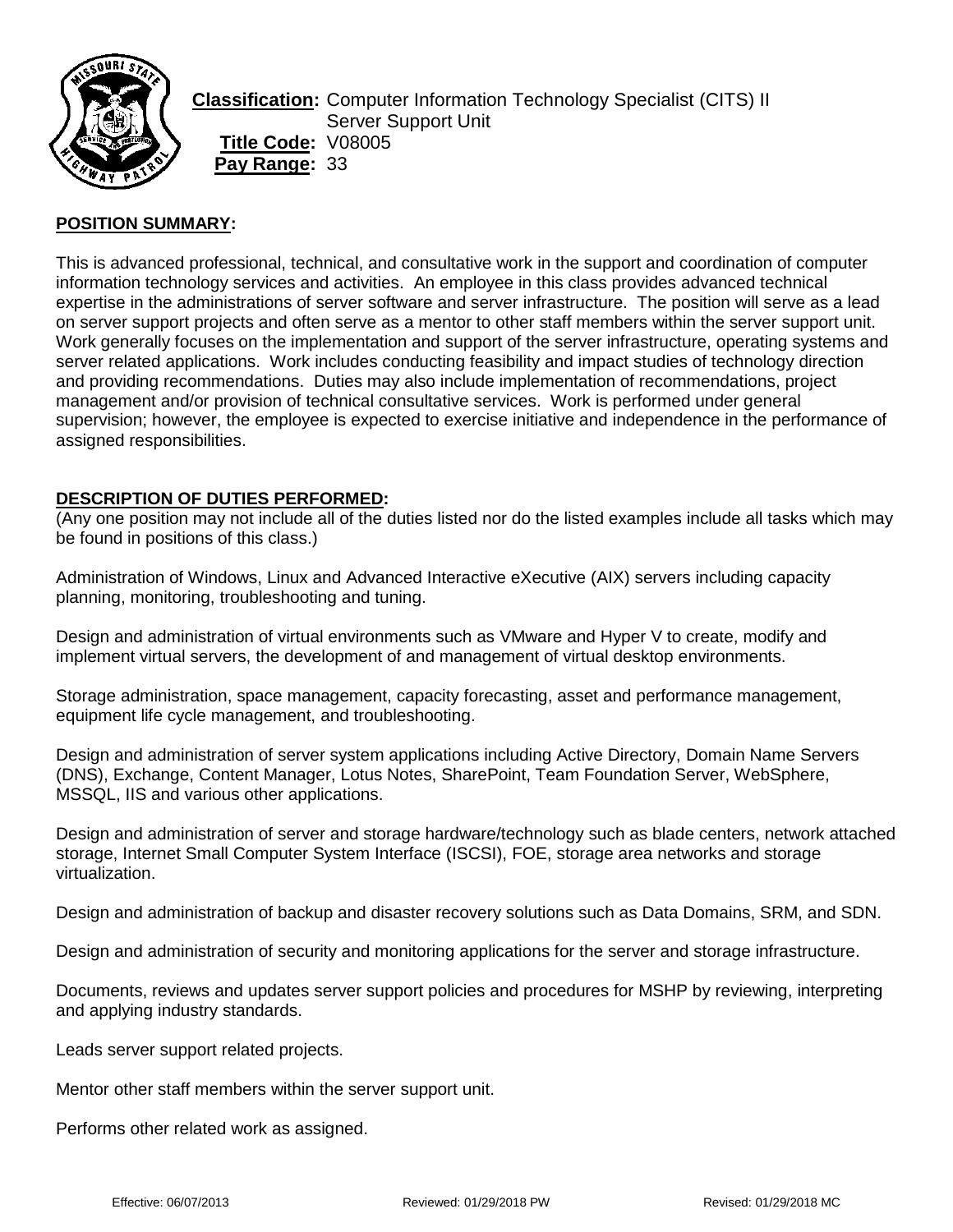## **REQUIRED KNOWLEDGE, SKILLS, AND ABILITIES:**

Considerable knowledge of the principles of computer programming and systems analysis, design, testing, and documentation.

Considerable knowledge of the general operating principles and capabilities of computer hardware and software.

Considerable knowledge of or ability to learn the Criminal Justice Information Services (CJIS) Security Policy.

Considerable knowledge of or ability to learn the MULES system as it relates to the technical connectivity and CJIS requirements.

Considerable knowledge of software reference libraries and related utility programs.

Considerable knowledge of computer security systems and procedures.

Considerable knowledge of computer networking and telecommunications.

Considerable knowledge of computer operating systems.

Considerable knowledge of database management systems.

Working knowledge of or ability to learn the agency's automated information systems.

Working knowledge of or ability to learn the agency's functions and their interrelationships.

Working knowledge of the principles of cost benefit analysis.

Working knowledge of the principles of project management.

Working knowledge of the principles of disaster recovery.

Working knowledge of the procurement process.

Working knowledge of continuing trends and developments in computer hardware and software.

Working knowledge of various computer platforms.

Working knowledge of the information strategic planning process.

Working knowledge of the systems management process.

Working knowledge of the principals of information system audits and security testing.

Possess good organizational skills.

Possess research and analysis skills.

Ability to utilize project management tools.